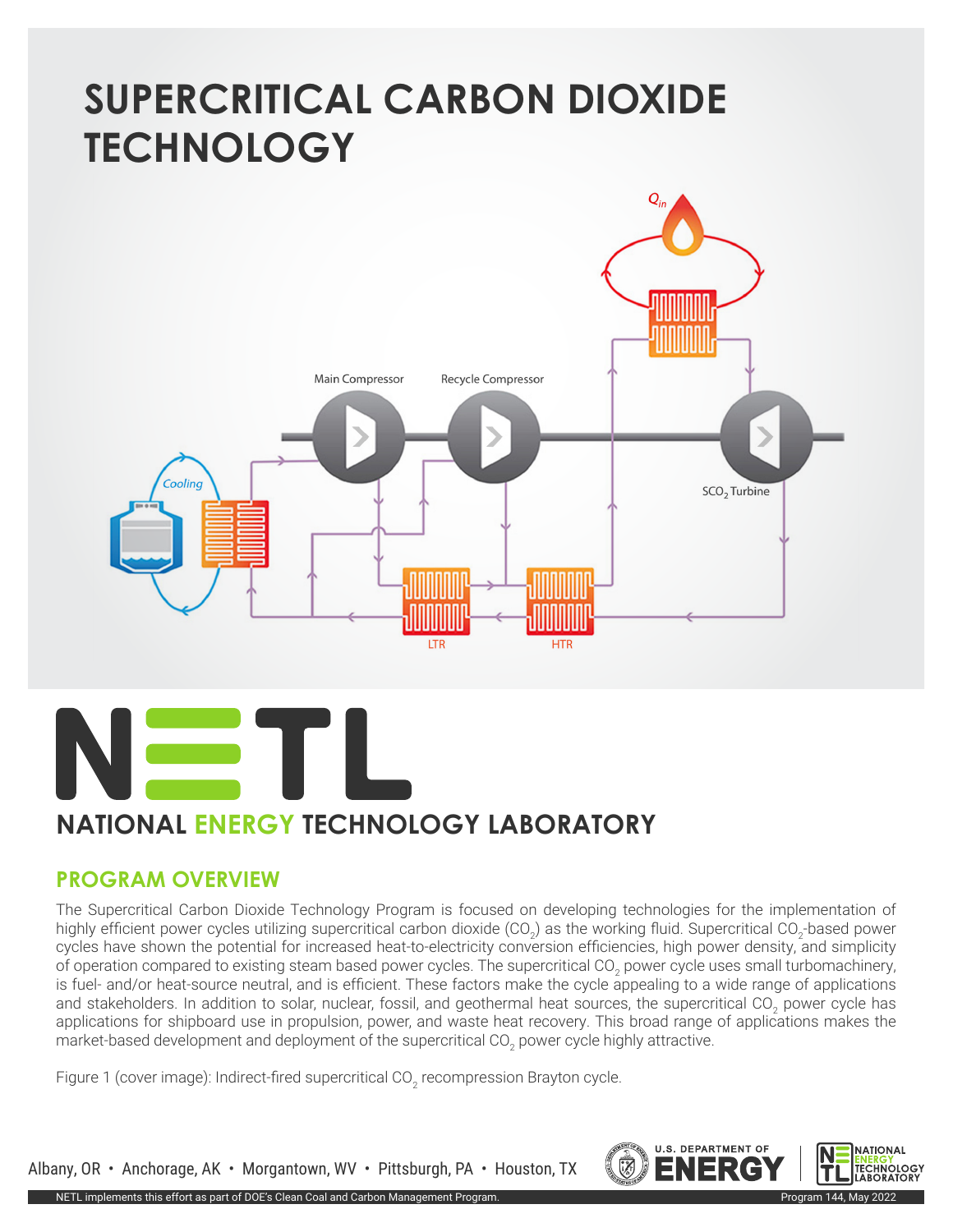## **SUPERCRITICAL CARBON DIOXIDE www.NETL.DOE.gov TECHNOLOGY**

The Supercritical Carbon Dioxide Technology R&D program consists of developing turbomachinery and recuperators for indirect- and direct-fired cycles, oxy-fuel combustion for direct-fired cycles, and system integration and optimization of the supercritical CO<sub>2</sub> power cycle. The program aims to demonstrate improved power generation efficiency and progress toward lower cost of electricity using supercritical CO<sub>2</sub> power cycles. Advancements in supercritical CO<sub>2</sub> technologies can lead to significant progress in meeting national climate and energy goals, including decreased greenhouse gas emissions, promoting domestic manufacturing and technology job creation, facilitating industrial competitiveness, maintaining U.S. technology leadership, and providing the nation with cleaner and more affordable electric power.

#### **SUPERCRITICAL CARBON DIOXIDE-BASED POWER CYCLES BACKGROUND**

Supercritical CO<sub>2</sub>-based power cycles can be implemented with indirectly and directly heated applications. The indirectly heated power cycle is a closed cycle applicable to all externally supplied heat sources such as nuclear, solar energy storage, and carbon controlled combustion. There is essentially no loss or addition of CO<sub>2</sub> during operation after the system is initially charged. A heat source is used to indirectly heat the CO $_{\rm _2}$  working fluid through a heat exchanger, similar to current supercritical steam cycles. This cycle is a noncondensing closed loop Brayton cycle with heat addition and rejection on either side of the expander. Energy is extracted from the supercritical CO<sub>2</sub> as it is expanded in the turbine. The remaining heat is recovered from the post-expansion stream via recuperators and used to preheat the compressed CO<sub>2</sub> returning to the primary heat source.

In the recuperators, the CO<sub>2</sub> stream is cooled prior to compression. The compressed CO<sub>2</sub> stream is then preheated in the recuperators prior to returning to the heat source to complete the cycle. The recovery of waste heat in the recuperators limits the heat rejection from the cycle. Additionally, the ability to modulate the temperature of the supercritical CO<sub>2</sub> at the bottom of the cycle without condensing, provides potential for dry cooling with either low or no water consumption.

The directly fired supercritical carbon dioxide  $(SCO<sub>2</sub>)$ power cycle is specifically designed to produce a low cost of electricity while capturing for storage nearly 100% of the  $CO<sub>2</sub>$ . In the directly fired  $SCO<sub>2</sub>$  power cycles, the combustion of fuels, such as natural gas and oxygen, produces a stream of  $CO<sub>2</sub>$  and water that becomes the working fluid.

Designed for carbon capture, this cycle provides a competitive cost of electricity. If we add a biomass fuel gas, a carbon neutral cycle can be created, thus removing

2

 $CO<sub>2</sub>$  from the atmosphere. The  $CO<sub>2</sub>$  working fluid drives the turbines and produces power before it is captured. The turbine for a direct-fired cycle operates at higher inlet temperatures than that of the indirect-fired cycle. Unlike the indirect-fired cycle, the direct fired supercritical CO<sub>2</sub> power cycle can produce a high purity stream of CO<sub>2</sub> that is ready for use/reuse or storage, without expensive and energy intensive capture/separation technologies.

### **SUPERCRITICAL CARBON DIOXIDE TECHNOLOGY R&D PROGRAM**

The Supercritical Carbon Dioxide Technology research and development (R&D) program is composed of technology focus areas dedicated to the development of the individual components of the power cycle along with systems analysis and modeling to address technical issues, reduce risks, and mature the technology. Furthermore, the R&D program is supportive of the Supercritical Transformational Electric Power (STEP) program that is focused on the development of a 10-MWe supercritical  $CO<sub>2</sub>$ -based power cycle pilot facility.

### **PROGRAM GOALS**

The Supercritical Carbon Dioxide Technology Program is working to develop highly efficient and lower cost indirectly and directly heated power cycles that surpass the performance of comparable cycles in a range of applications. These applications will be supported by developing the individual components and maturing the technology of the power cycles through technology readiness level paths to scaled-up testing. To accomplish the pilot-level demonstration, the R&D program is coordinated with the STEP program that aims to design, build, and operate a 10- MWe indirect-fired supercritical CO<sub>2</sub> power cycle pilot-scale facility and demonstrate the component performance, cycle operability, and progress toward a lower cost of electricity.

The objectives for the program are as follows:

- Develop and mature the supercritical CO<sub>2</sub> technology and allow the cost, efficiency, and lower water consumption benefits to be broadly realized in the energy sector.
- Mature the direct-fired cycle for cleaner and lower cost electric power with its inherent benefit of separating high-purity CO<sub>2</sub> at near-pipeline pressure and its clean water byproduct.

The Supercritical Carbon Dioxide Technology program supports R&D activities within four key technology areas: (1) Turbomachinery, (2) Recuperators, (3) Advanced Concepts for Direct-Fired Cycles, and (4) Systems Integration and Optimization. The R&D work is complementary to the STEP 10-MWe pilot facility program.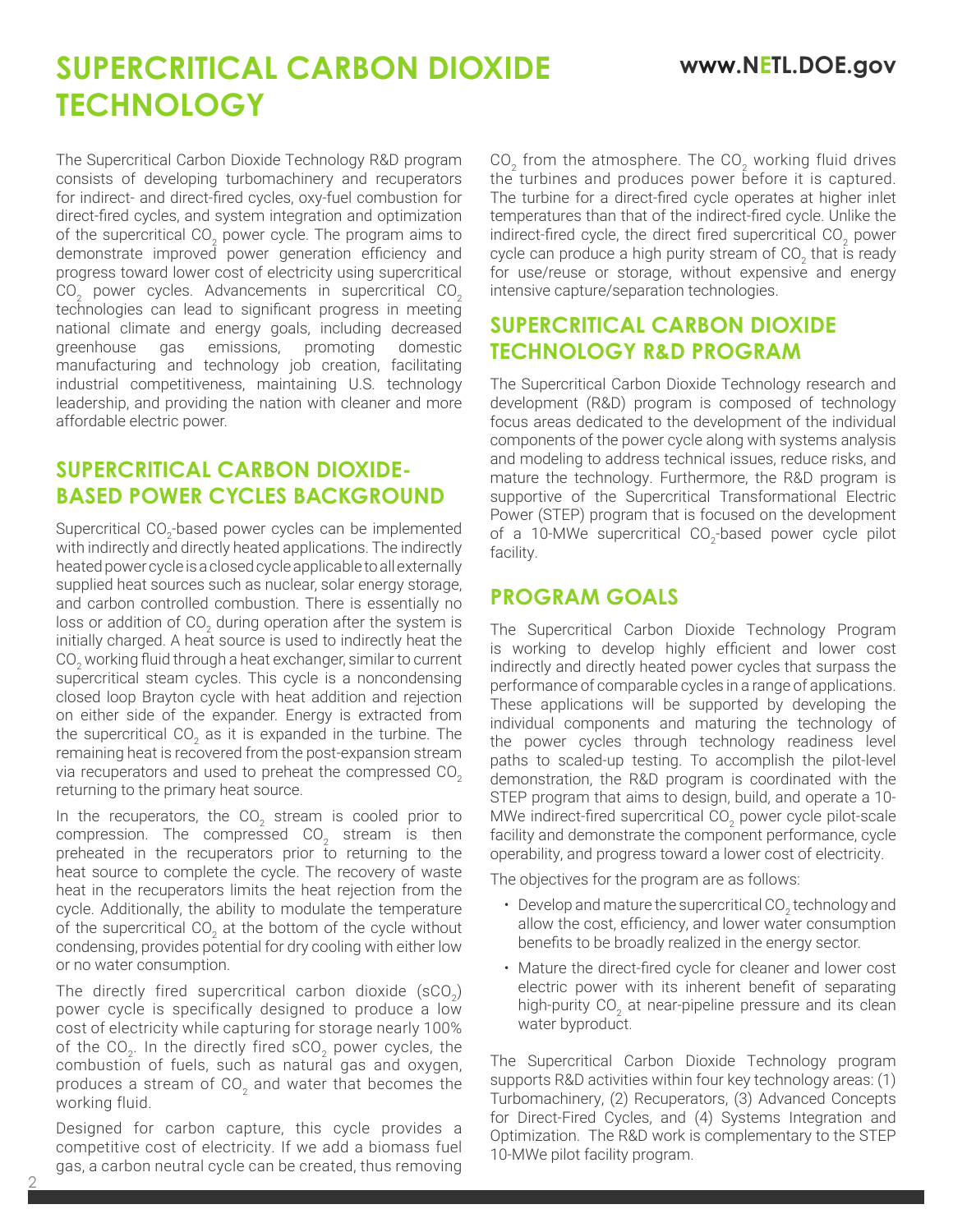### **SUPERCRITICAL CARBON DIOXIDE www.NETL.DOE.gov TECHNOLOGY**



Figure 2: CFD simulation of oxy-combustor showing temperature contours on surface of fuel jets.

TURBOMACHINERY — Turbomachinery R&D focuses on advancing technologies and understanding of the supercritical CO2 turbomachinery, including the interactions of the fluid with the turbomachinery, effects of high supercritical CO<sub>2</sub> densities on turbomachinery design, and operation at high temperatures and pressures of the supercritical CO $_{\textrm{\tiny{2}}}$  power cycles. R&D will consider all aspects of the turbomachinery, including the turbo-expander, compressors, pumps, airfoils, turbine coupling with the motor/generator, seals, casings, bearings, and shafts. The approach would cover a multiphase development to design and test supercritical CO<sub>2</sub> turbomachinery, followed by manufacture of commercial prototypes. Turbomachinery development will be supported by associated materials development efforts to test and identify materials compatible for use with supercritical CO $_{\tiny 2}$  at the turbomachinery operating conditions.

 $RECUPERATORS$  — The supercritical  $CO<sub>2</sub>$ -based power cycle utilizes high- and low-temperature recuperators to recover heat and increase cycle efficiency. The recuperator projects focus on the advancement of technologies, designs, and fabrication of recuperative heat exchangers. Work includes development and testing of innovative compact recuperator designs and identification of compatible materials to allow for highly efficient heat transfer under operation at high inlet temperatures and large pressure critical CO<sub>2</sub> power cycles. Multiple compact heat exchanger concepts will be identified, developed, and evaluated. Achieving recuperator cost and performance targets are vital to enabling commercial implementation of the supercritical CO $_{\rm 2}$  power cycle.

The supercritical CO<sub>2</sub> power cycle can be integrated with a multitude of heat sources in various configurations to support energy storage, industrial decarbonization through efficiency gains, and advanced fossil, nuclear and solar applications.

### ADVANCED CONCEPTS FOR DIRECT-

FIRED CYCLES — The higher temperature and pressure conditions of more advanced direct-fired conversion systems have the potential for even higher cycle efficiencies, while producing CO<sub>2</sub> for either storage or reuse purposes. This work is intended to develop high-pressure and high-temperature oxy-fuel combustion systems with CO $_{\textrm{\tiny{2}}}$  as the diluent, to be used for directly-heated supercritical CO $_{\textrm{\tiny{2}}}$  power cycles. Work includes the integration of novel oxycombustors with a direct-fired turbine.

#### SYSTEMS INTEGRATION AND

 $OPTIMIZATION \t -$  The supercritical CO<sub>2</sub> power cycle can be integrated with a multitude of heat sources in various configurations to support energy storage, industrial decarbonization through efficiency gains, advanced fossil, nuclear and solar applications. The key here is to conduct advanced systems and technical/economic analysis with optimization tools to achieve low cost and high performance systems. Analysis by NETL and other national laboratories has allowed direct and indirect systems to be optimized for large-scale power generation with the capture of carbon dioxide. Optimal integration and process operating conditions must be identified to achieve high efficiency and lower cost electricity generation. Systems integration and optimization work focuses on overall system analysis, modeling, and engineering to integrate and design the supercritical CO<sub>2</sub> power cycle for optimized performance, efficiency, cost, and operability



Figure 3: NETL model of turbine blade cooling.